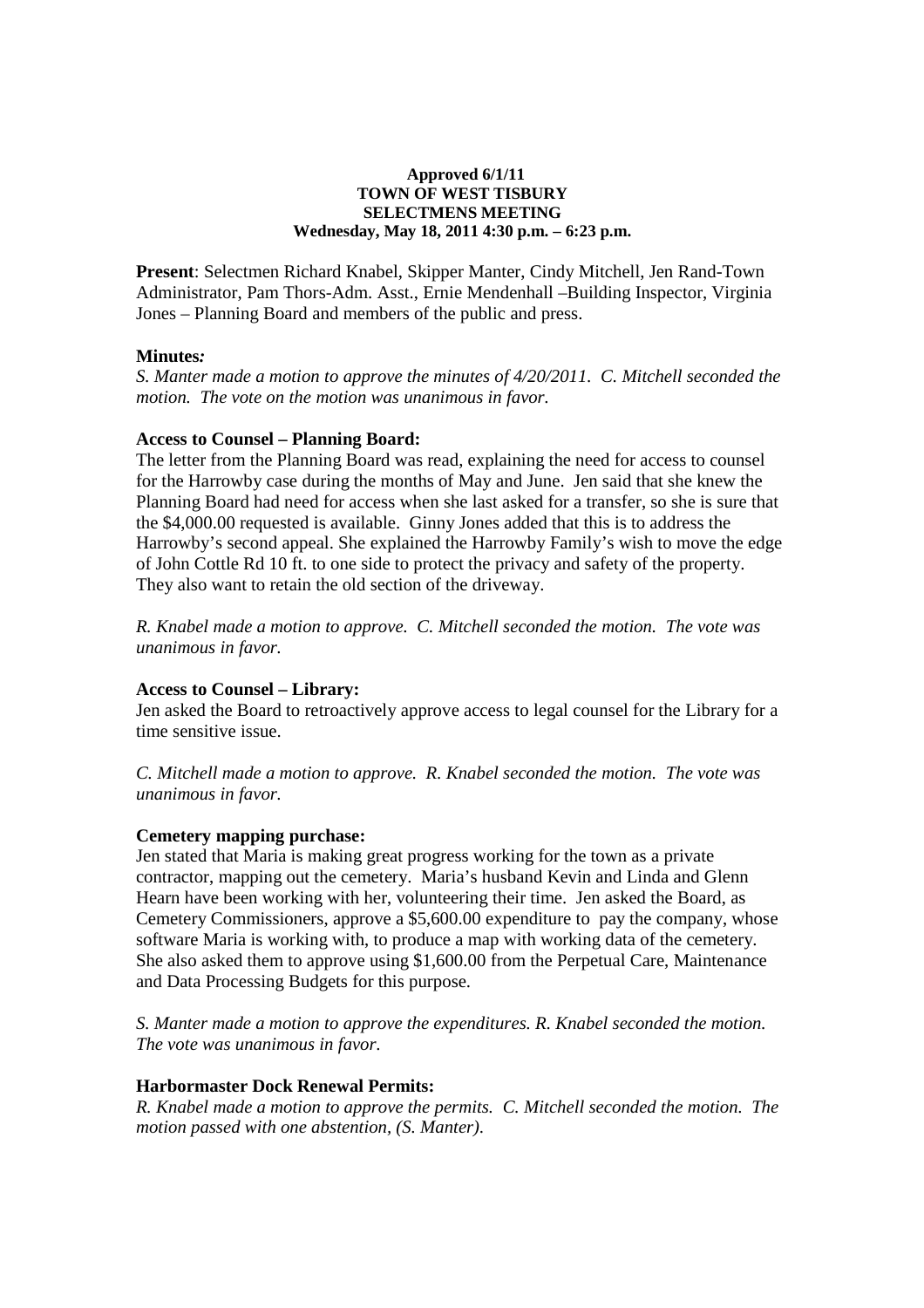# **Assessors Legal Fund Transfer to Town Legal Fund:**

The Assessors asked to transfer \$5,000.00 from their legal line item to the Town's Legal Fund. Cindy commented that it was great that the Assessors have the funds to transfer.

*R. Knabel made a motion to approve the transfer. C. Mitchell seconded the motion. The vote was unanimous in favor.* 

# **Event Permit – Art Show – Grange Hall:**

*C. Mitchell made a motion to grant the permit. R. Knabel seconded the motion. The vote passed with one abstention, (S. Manter).* 

# **Event Permit – Antiques at the Grange Hall:**

*R. Knabel made a motion to grant the permit. C. Mitchell seconded the motion. The vote passed with one abstention, (S. Manter).* 

# **Event Permit – Garden Club plant sale:**

*R. Knabel made a motion to grant the permit. C. Mitchell seconded the motion. The vote was unanimous in favor.* 

# **Appointments: (see list on page 3)**

Jen said that a large number of committee and board members have been contacted to ask if they want to be reappointed, with a mostly affirmative response. Jen suggested that the Board may want to approve the list she had provided rather than acting on each reappointment individually. Skipper thought that would be fine. Cindy suggested that they may want to mention the re-appointees individually, recognizing their efforts in the Town's behalf. Skipper read the list of re-appointees and their respective boards/committees.

*C. Mitchell made a motion to approve the reappointments. R. Knabel seconded the motion. The vote was unanimous in favor.* 

The Fence Viewer Committee, whether it was needed, and if so how many members it should have, was discussed. It was suggested that Jen look into Mass. General Laws regarding the issue.

# **Police Building Committee Charges:**

Jen asked if there should be five or seven members. There were five applications, so it was decided that five members would be fine. Jen asked if they needed to be Town residents if the Board wanted them to come in. The Board decided to reconvene on this issue next week. Richard said that he would produce a draft right away.

# **Old Business:**

Cindy said that she had some old business that she would like to discuss with Jen for next week. Also, Jen mentioned that negotiations with Comcast have begun.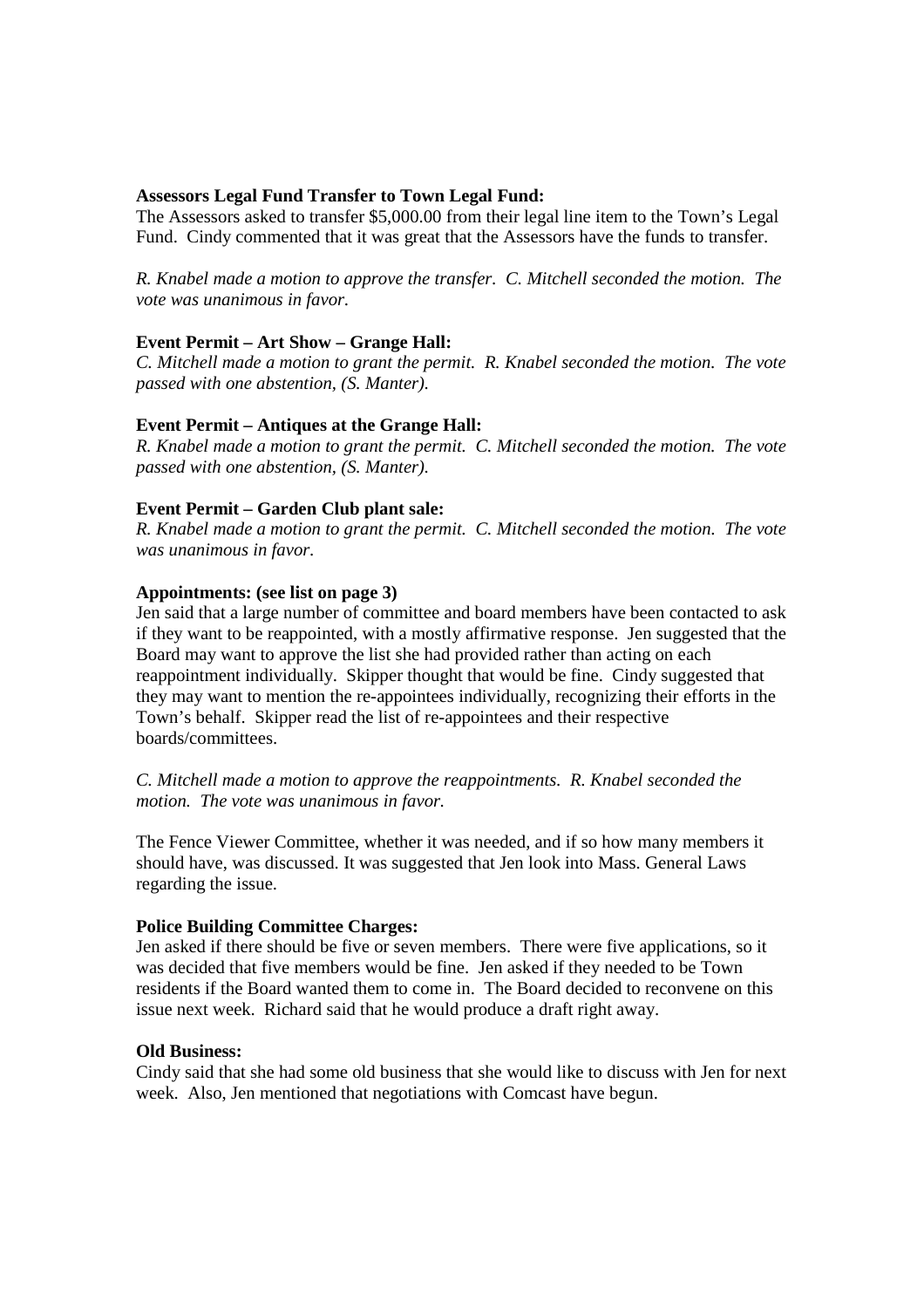# **Correspondence:**

#### **K. Healy to Mass. Fish and Game re: dam inspection**

Kent sent a letter asking for the free dam inspection offered by Mass. Fish and Game. He says that it would be helpful in formulating a management plan.

#### **Mass. Dept. of Transportation re: delineators**

This letter verified that traffic control devices on State Roads must comply with State requirements. The catalog cut sent by the Town did not comply. The State said that they would replace the missing delineators and restore the intersection to its previous condition under an existing maintenance contract.

*R. Knabel made a motion to adjourn. C. Mitchell seconded the motion. The meeting was adjourned at 5:23 pm.*

#### **Appointments**

#### **ANIMAL CONTROL OFFICER/DOG OFFICER**

Joan Jenkinson Term 1 Year Allen Healy, Assistant Term 1 Year

# **AFFORDABLE HOUSING COMMITTEE**

Glenn Hearn Jonathan Revere Joanne Scott

**CABLE TV ADVISORY BOARD**  Jennifer Rand

**CAPITAL IMPROVEMENTS COMMITTEE** 

Cynthia E. Mitchell, Dick Metzger, Sue Hruby

**CEMETERY COMMISSIONERS** 

Richard Knabel Term 3 Years, Expires 2011

**CEMETERY SUPERINTENDENT** 

John S. Alley Glenn Hearn, Assistant Term 1 Year<br>Brian Athearn, Assistant Term 1 Year<br>Term 1 Year Brian Athearn, Assistant

**COMMUNITY PRESERVATION COMMITTEE**  Susan Phelps Lesley Eaton

**CONSERVATION COMMISSION** 

Tara Whiting Term 3 Years, Expires 2011<br>
Peter Rodegast Term 3 Years, Expires 2011

**COUNCIL ON AGING**  J. Skipper Manter Term 3 Years, Expires 2011 Ann Nelson Term 3 Years, Expires 2011

Term 3 Years, Expires 2011

**COUNCIL ON AGING DIRECTOR** 

Joyce Bowker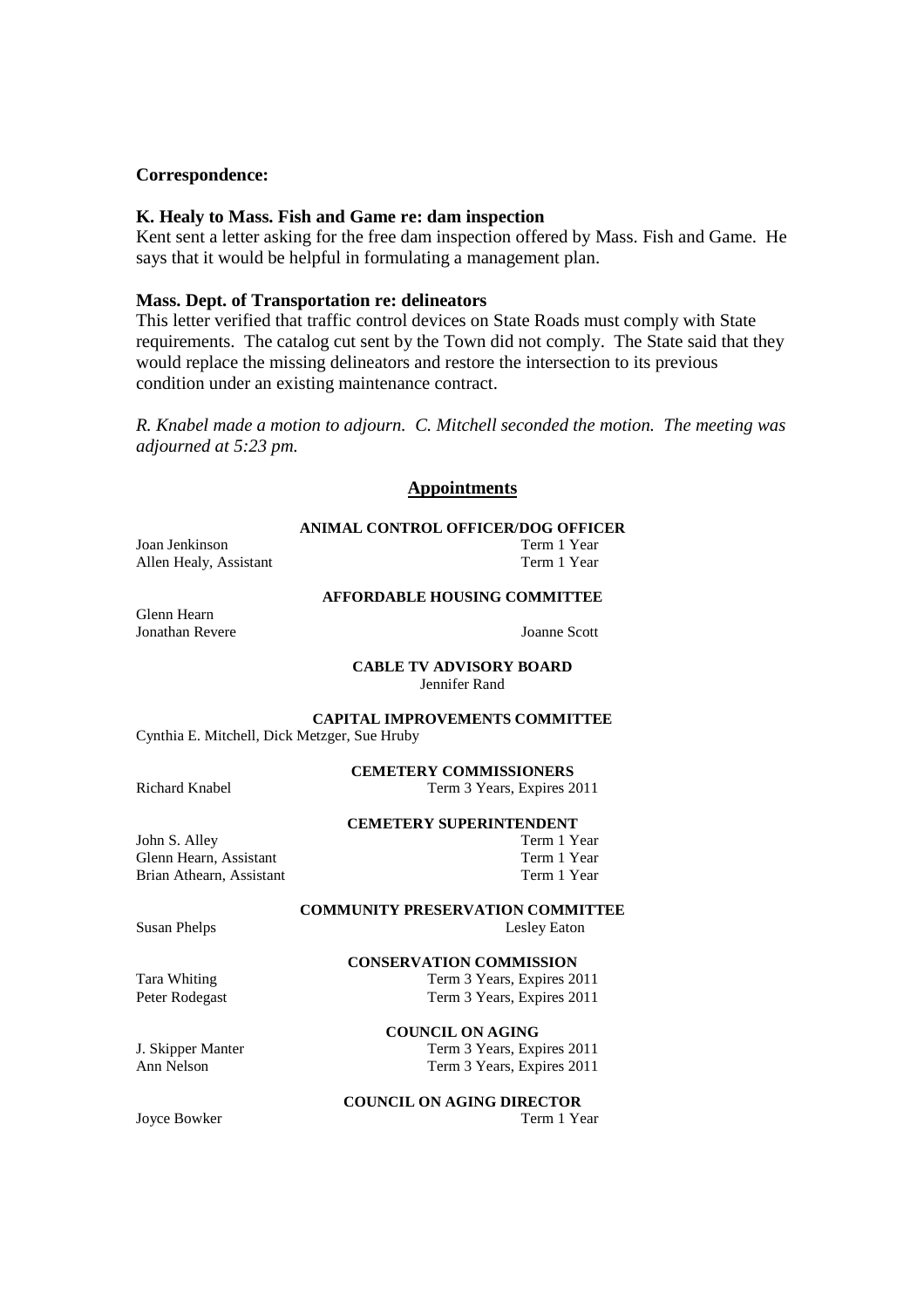Kathleen Brady, Assistant Director Term 1 Year **MARTHA'S VINEYARD CULTURAL COUNCIL**  Beth Kramer Term 3 Years, Expires 2011 **DUKES COUNTY ADVISORY BOARD**<br>Term 1 Year J. Skipper Manter **DUKES COUNTY REGIONAL HOUSING AUTHORITY** Ernie Mendenhall **DUTCH ELM DISEASE WARDEN**<br>Term 1 Year Jeremiah Brown **EMERGENCY MANAGEMENT COMMITTEE**  John Christensen, Director **ENERGY COMMITTEE**<br>Sue Hruby Sander Shapiro Tim Twombley **TOWN ADMINISTRATOR**  Jennifer Rand **FENCE VIEWERS**<br>Term 1 Year James Powell<br>Joanie Ames Term 1 Year **FIRE CHIEF/FOREST WARDEN**  Manual Estrella III and the contract of the Term 1 Year **HERRING WARDEN**  John Hoy Term 1 Year **HISTORIC DISTRICT COMMISSION**  Sean Conley<br>
Term 3 Years, Expires 2011<br>
Term 3 Years, Expires 2011<br>
Term 3 Years, Expires 2011 Term 3 Years, Expires 2011 Ben Moore Term 3 years, Expires 2011 **INSECT CONTROL WARDEN**  Jeremiah Brown Term 1 Year **INSPECTOR OF BUILDINGS**  Ernest Mendenhall Term 3 Years, Expires 2011 Jerry Weiner (Assistant) Term 1 Year **INSPECTOR OF SIGNS**  Ernest Mendenhall Term 3 Years, Expires 2011 **JOINT TRANSPORTATION COMMITTEE**  Janet Bank Term 1 Years **LAND BANK ADVISORY BOARD** 

**LIBRARY BUILDING COMMITTEE** 

George Hough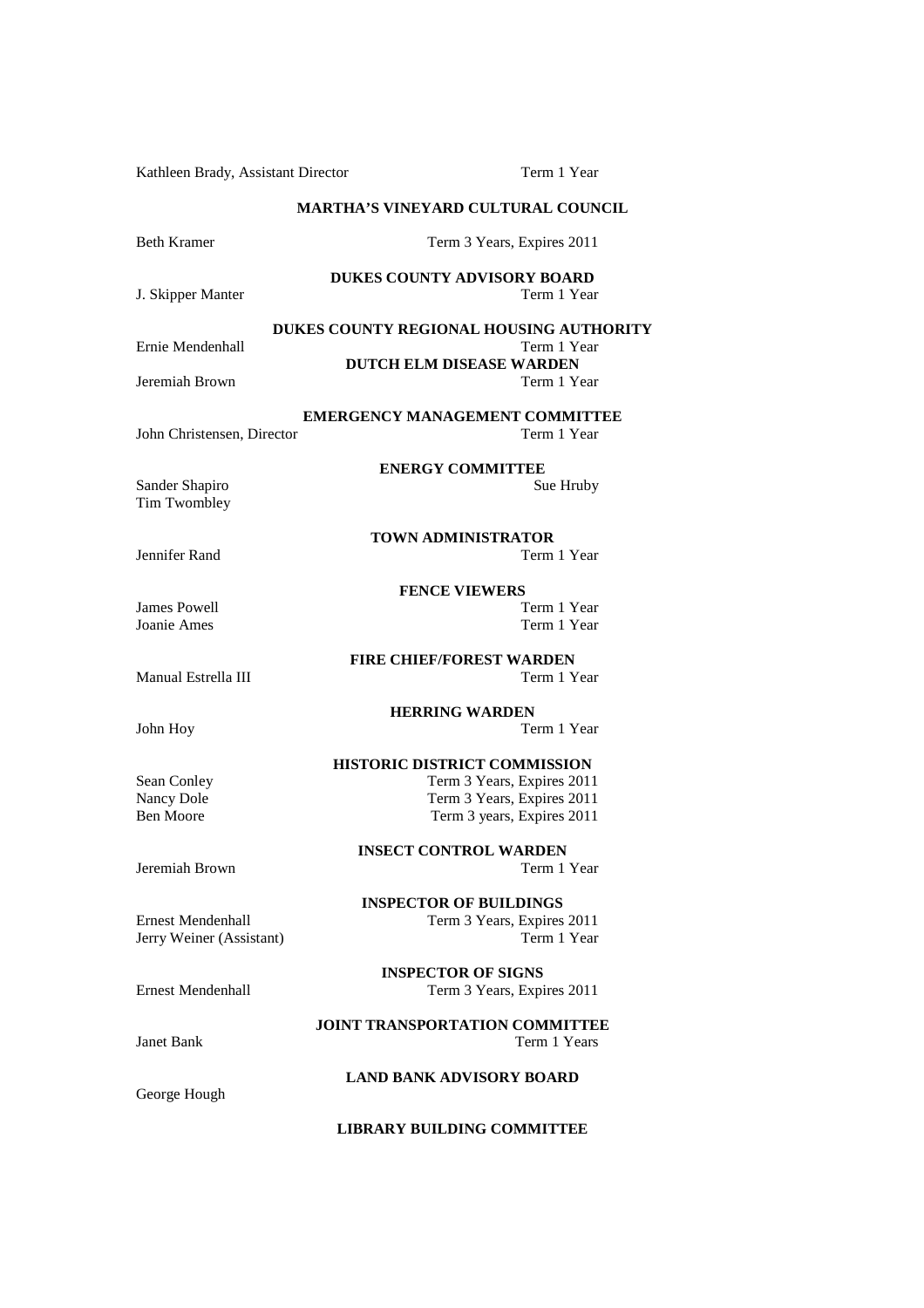Linda Hearn Tucker Hubbell Leah Smith Robert Paul Levine Mark Mazer Robert Schwartz

**LOCAL HISTORICAL COMMISSION**  Leslie Gray Term 3 Years, Expires 2011

**MILL POND COMMITTEE**

**PATHS BESIDE THE ROADS COMMITTEE** 

Kent Healy Rick Karney Anna Alley Barbara Day Rez Williams

William Haynes Hermine Hull Rez Williams

Term 3 Years, Expires 2011

Margot Parrot Term 3 Years, Expires 2011<br>
Norman Perry Term 3 Years, Expires 2011

#### **PLANNING BOARD ASSOCIATE MEMBER**

**PERSONNEL BOARD** 

**POET LAUREATE** 

**REGIONAL TRANSIT AUTHORITY**  John S. Alley

**BOARD OF REGISTRARS**  Antone H. Rezendes, Jr. Term 3 Years, Expires 2011

# **SHARED USE PATH COMMITTEE**

**Janet Bank** Robert Potts Jonathan Revere **SHELLFISH CONSTABLE**  Ray Gale Term 3 Years, Expires 2013

> **DEPUTY SHELLFISH CONSTABLE**  Term 3 Years, Expires 2011

#### **SHELLFISH ADVISORY COMMITTEE**

Will Whiting Peter Vann Richard C. Karney Jason Gale Virginia Jones David Merry John Hoy

#### **SUPERINTENDENT OF STREETS**

Richard T. Olsen Term 1 Year Keith Olsen, Asst. Term 1 Year

#### **CARE OF TOWN CLOCK**

# **TOWN COUNSEL**

Ronald Rappaport

Fan Ogilvie